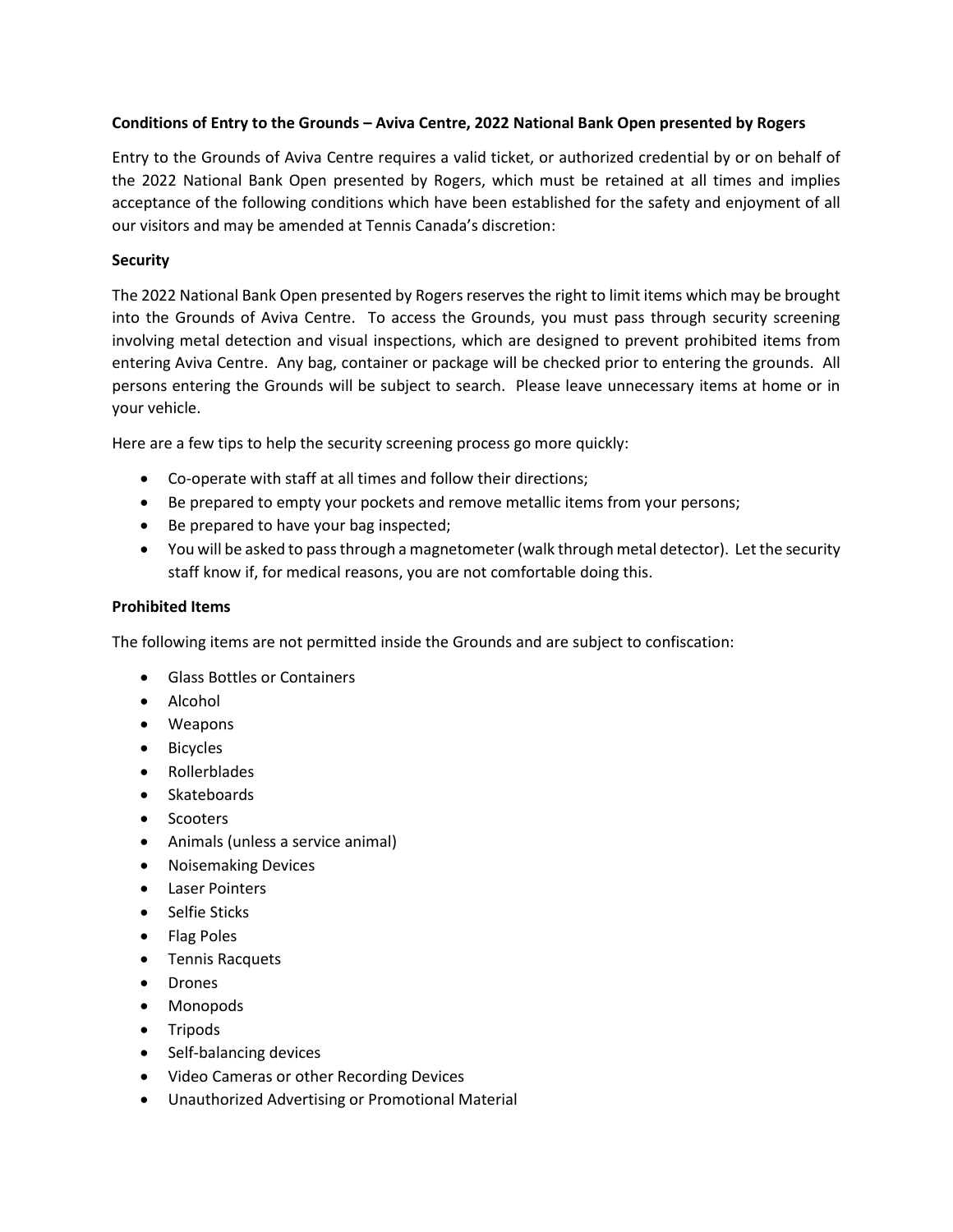• Any other objects deemed unsatisfactory by the management of 2022 National Bank Open presented by Rogers are strictly prohibited on the Grounds.

## **Allowed Items:**

- Metal or Plastic Bottles
- Sunscreen in any container or form
- Food and water as long as it abides by the above prohibited items list
- Small Personal Coolers
- Laptops, tablets and other handheld electronic devices are allowed on site, however their use within the confines (spectator area) of the tournament match courts is prohibited.
- Cameras are allowed on site as long as the following two rules are followed:
	- o No flash photography is allowed while play is in session.
	- $\circ$  The usage of the camera does not interfere with any other guest's enjoyment of the tennis.

## **Tennis Etiquette**

There are some simple rules that apply to all spectators that differentiate Tennis from that of the other major sports. If seated at any court, please remain in your seat until the end of play and only leave your seat during a player changeover. In addition, please refrain from making noise during play. If prompted, please co-operate with any staff and follow their directions.

#### **Data Collection**

No ticket holder or spectator may: (a) continually collect, disseminate, transmit, publish or release from the grounds of the Tournament any match scores or related statistical data during match play (from the commencement of a match through its conclusion for any commercial, betting or gambling purpose); and (b) film, photograph, broadcast, stream, publish, transmit and/or otherwise offer to the public (or assist any third party in offering to the public), on a live or on a delayed basis, in whole or in part, and whether on a free basis or subject to payment, any sound recording, photograph, video footage, motion picture, film and/or other audio-visual content captured by any means whatsoever inside the Tournament site (except as is allowed in the Tournament Accreditation Policy). The continual use of laptop computers or other handheld electronic devices within the confines (spectator area) of the tournament match courts is prohibited. The exception to this provision is properly credentialed media, tournament vendors and tournament staff when used in the performance of their duties.

#### **Restricted Actions**

The following actions are restricted on the Grounds and are subject to ejection:

- Ambush marketing of any kind including unauthorized commercial or promotional activities; attempting to distribute leaflets, pamphlets, non-approved publications, wearable items or premium giveaways; attempting to create an unauthorized brand affinity or presence; and unauthorized selling or possessing items with intent to sell.
- Smoking (including cigarettes, e-cigarettes, hookahs, marijuana and chewing tobacco)
- Disruptive or dangerous behavior that disturbs spectators, including public drunkenness, fighting, gambling, spitting and threatening behavior exhibited toward any games spectators, workforce or participants.